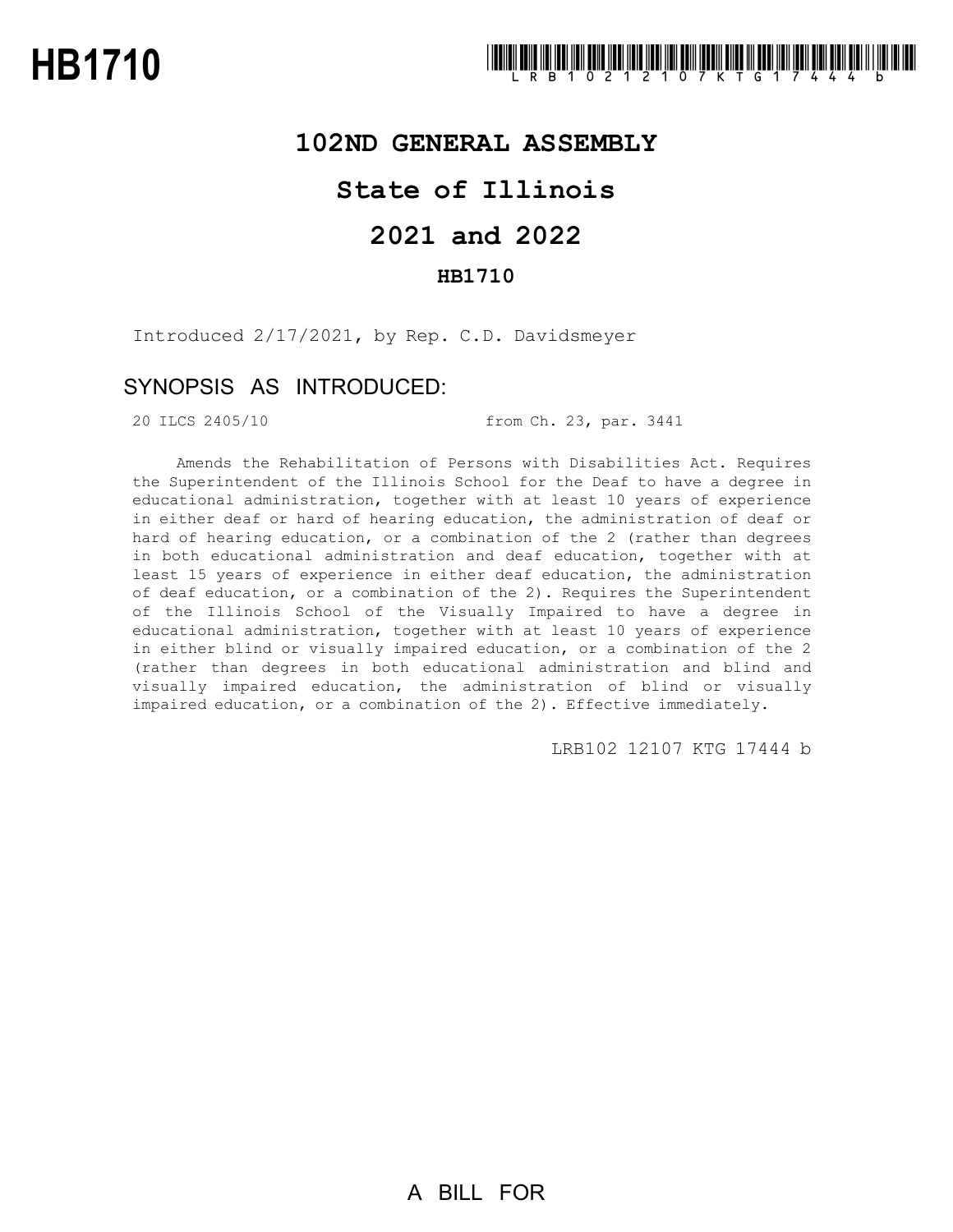1

AN ACT concerning State government.

#### **Be it enacted by the People of the State of Illinois, represented in the General Assembly:** 2 3

Section 5. The Rehabilitation of Persons with Disabilities Act is amended by changing Section 10 as follows: 4 5

(20 ILCS 2405/10) (from Ch. 23, par. 3441) 6

Sec. 10. Residential schools; visual and hearing disabilities. 7 8

(a) The Department of Human Services shall operate residential schools for the education of children with visual and hearing disabilities who are unable to take advantage of the regular educational facilities provided in the community, and shall provide in connection therewith such academic, vocational, and related services as may be required. Children shall be eligible for admission to these schools only after proper diagnosis and evaluation, in accordance with procedures prescribed by the Department. 9 10 11 12 13 14 15 16 17

(a-5) The Superintendent of the Illinois School for the Deaf shall be the chief executive officer of, and shall be responsible for the day to day operations of, the School, and shall obtain educational and professional employees who are certified by the Illinois State Board of Education or licensed by the appropriate agency or entity to which licensing 18 19 20 21 22 23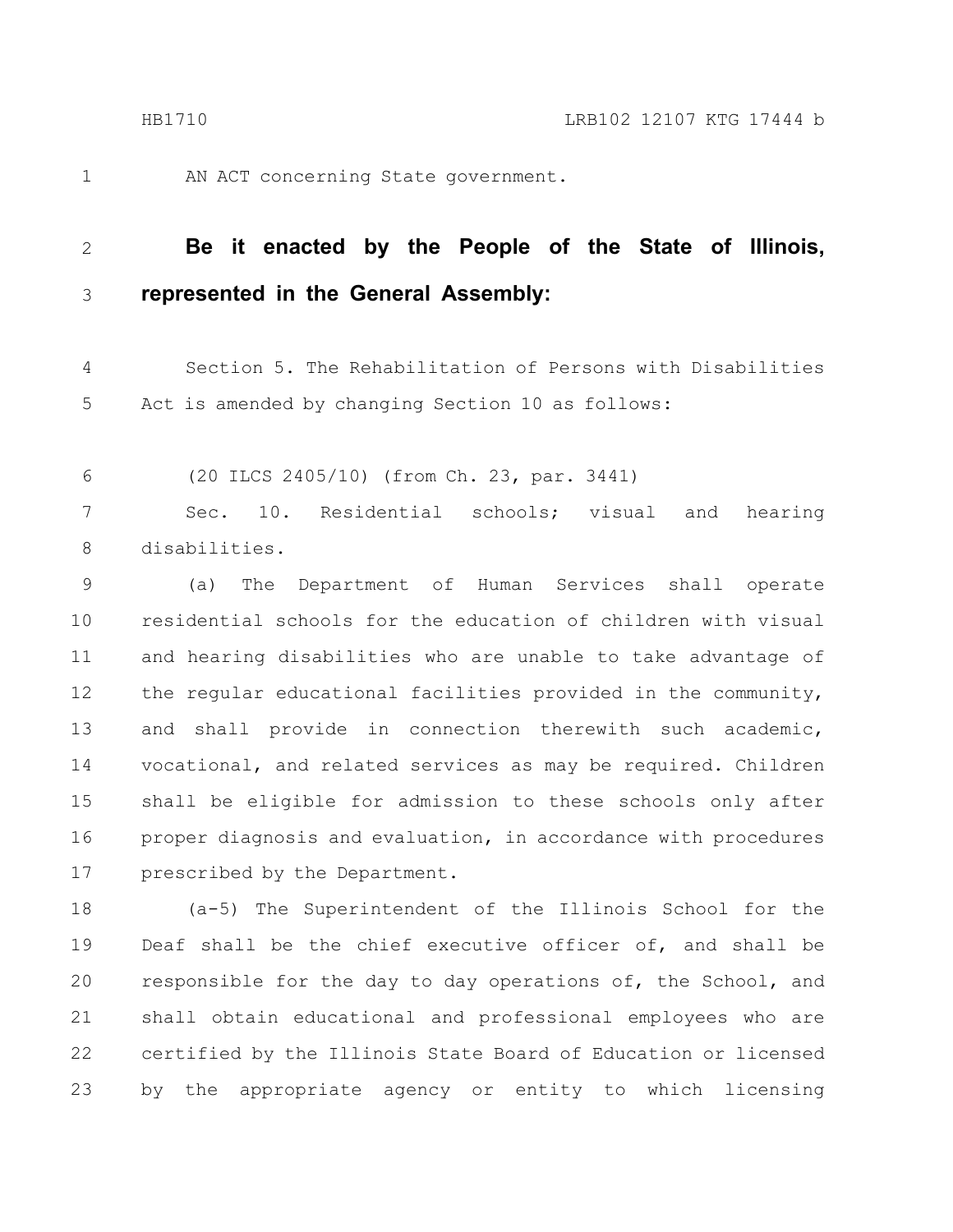authority has been delegated, as well as all other employees of the School, subject to the provisions of the Personnel Code and any applicable collective bargaining agreement. The Superintendent shall be appointed by the Governor, by and with the advice and consent of the Senate. In the case of a vacancy in the office of Superintendent during the recess of the Senate, the Governor shall make a temporary appointment until the next meeting of the Senate, when the Governor shall nominate some person to fill the office, and any person so nominated who is confirmed by the Senate shall hold office during the remainder of the term and until his or her successor is appointed and qualified. The Superintendent shall hold office (i) for a term expiring on June 30 of 2015, and every 4 years thereafter and (ii) until the Superintendent's successor is appointed and qualified. The Superintendent shall devote his or her full time to the duties of the office, shall not serve in any other capacity during his or her term of office, and shall receive such compensation as the Governor shall determine. The Superintendent shall have an administrative certificate with a superintendent endorsement as provided for under Section 21-7.1 of the School Code, and shall have a degree in educational administration, together with at least 10 years of experience in either deaf or hard of hearing education, the administration of deaf or hard of hearing education, or a combination of the 2. Preference shall be given to candidates with a degree in deaf education. The 1 2 3 4 5 6 7 8 9 10 11 12 13 14 15 16 17 18 19 20 21 22 23 24 25 26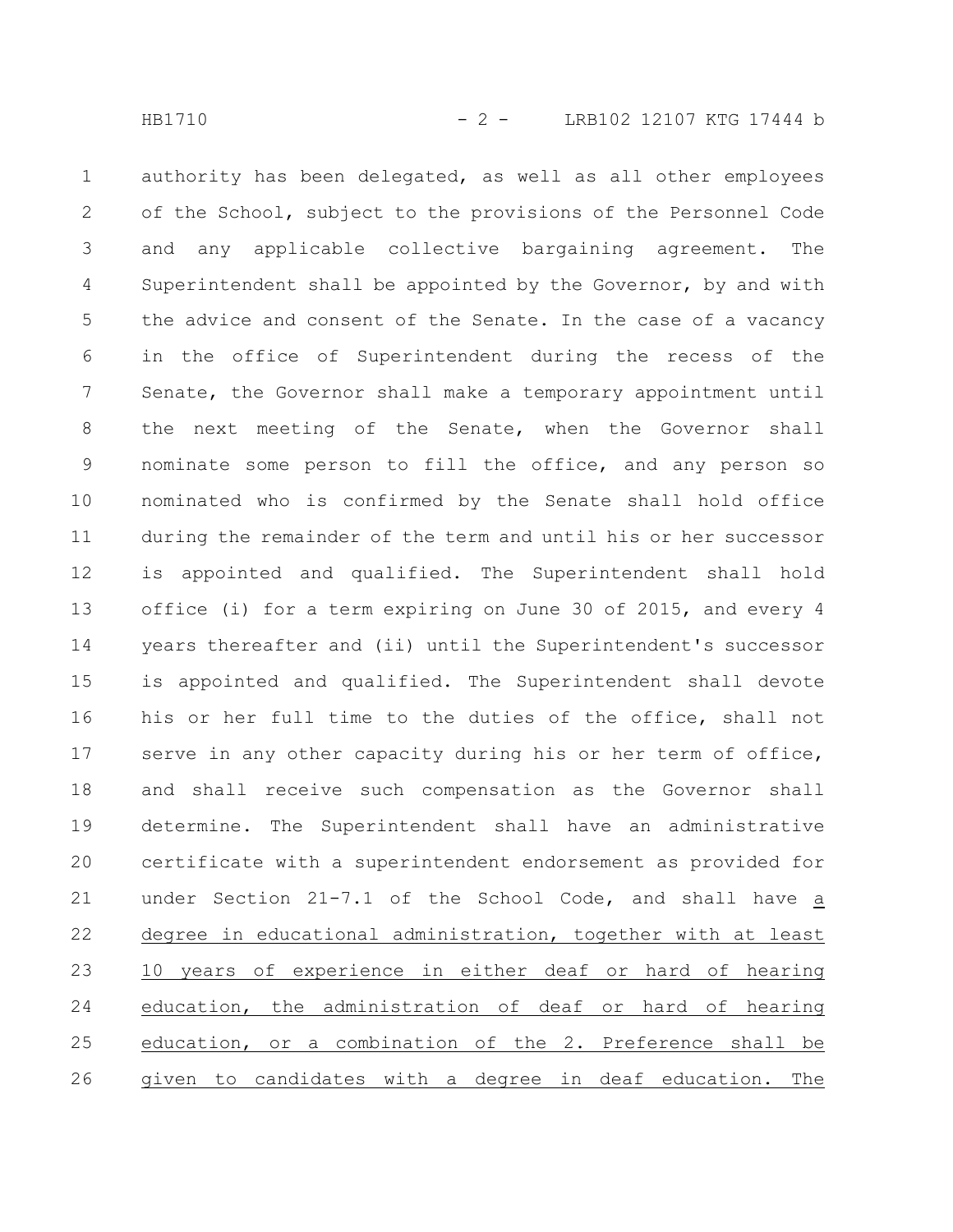Superintendent must be fluent in American Sign Language degrees in both educational administration and deaf education, together with at least 15 years of experience in either deaf the administration combination of the 2. 1 2 3 4 5

(a-10) The Superintendent of the Illinois School for the Visually Impaired shall be the chief executive officer of, and shall be responsible for the day to day operations of, the School, and shall obtain educational and professional employees who are certified by the Illinois State Board of Education or licensed by the appropriate agency or entity to which licensing authority has been delegated, as well as all other employees of the School, subject to the provisions of the Personnel Code and any applicable collective bargaining agreement. The Superintendent shall be appointed by the Governor, by and with the advice and consent of the Senate. In the case of a vacancy in the office of Superintendent during the recess of the Senate, the Governor shall make a temporary appointment until the next meeting of the Senate, when the Governor shall nominate some person to fill the office, and any person so nominated who is confirmed by the Senate shall hold office during the remainder of the term and until his or her successor is appointed and qualified. The Superintendent shall hold office (i) for a term expiring on June 30 of 2015, and every 4 years thereafter and (ii) until the Superintendent's successor is appointed and qualified. The 6 7 8 9 10 11 12 13 14 15 16 17 18 19 20 21 22 23 24 25 26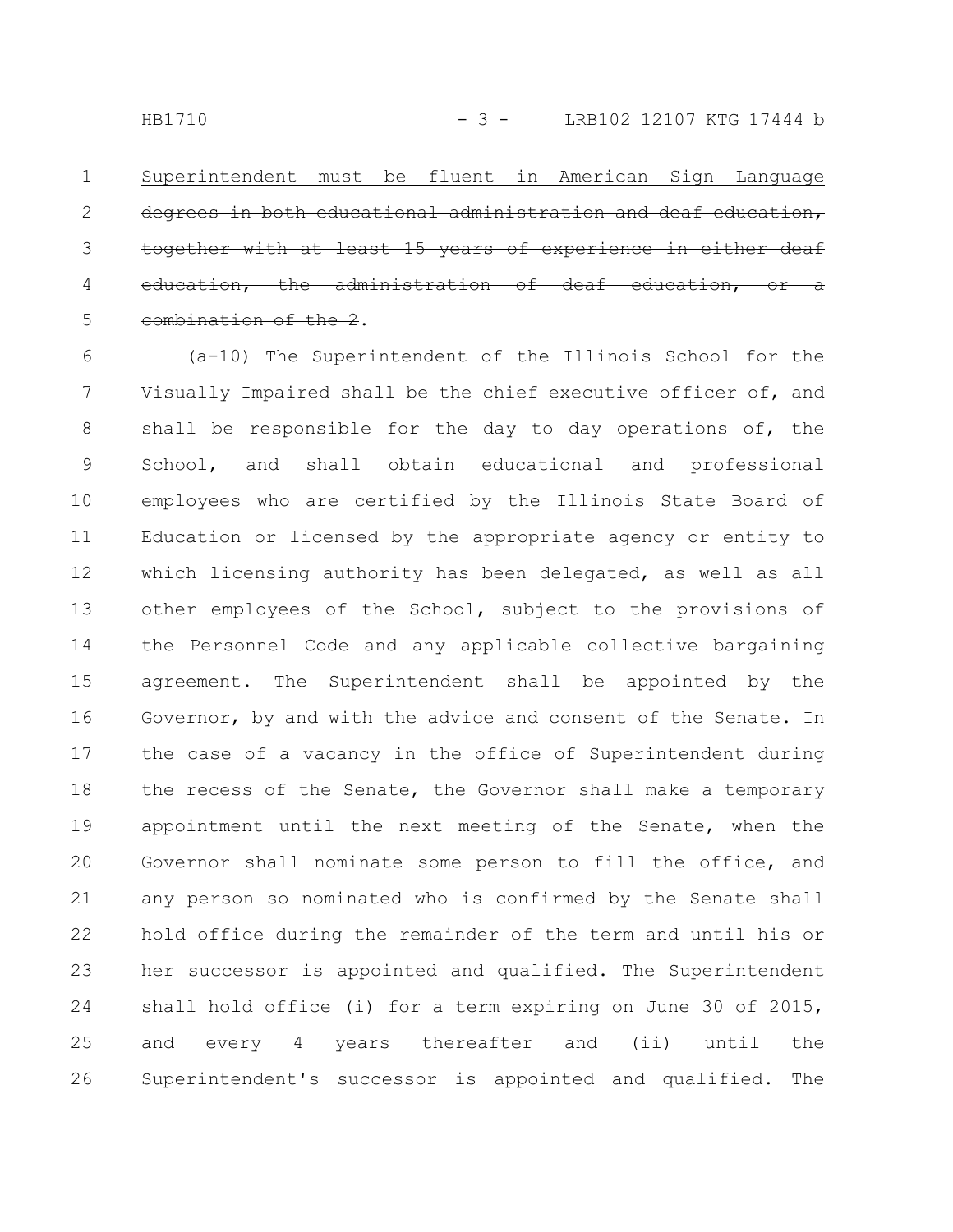Superintendent shall devote his or her full time to the duties of the office, shall not serve in any other capacity during his or her term of office, and shall receive such compensation as the Governor shall determine. The Superintendent shall have an administrative certificate with a superintendent endorsement as provided for under Section 21-7.1 of the School Code, and shall have a degree in educational administration, together with at least 10 years of experience in either blind or visually impaired education, the administration of blind or visually impaired education, or a combination of the 2. Preference shall be given to candidates with a degree in blind or visually impaired education. degrees in both educational administration and blind or visually impaired together with at least 15 years of experience in visually impaired education, the administration of blind or visually impaired education, or a combination of the 2. 1 2 3 4 5 6 7 8 9 10 11 12 13 14 15 16

(b) In administering the Illinois School for the Deaf, the Department shall adopt an admission policy which permits day or residential enrollment, when resources are sufficient, of children with hearing disabilities who are able to take advantage of the regular educational facilities provided in the community and thus unqualified for admission under subsection (a). In doing so, the Department shall establish an annual deadline by which shall be completed the enrollment of children qualified under subsection (a) for admission to the Illinois School for the Deaf. After the deadline, the Illinois 17 18 19 20 21 22 23 24 25 26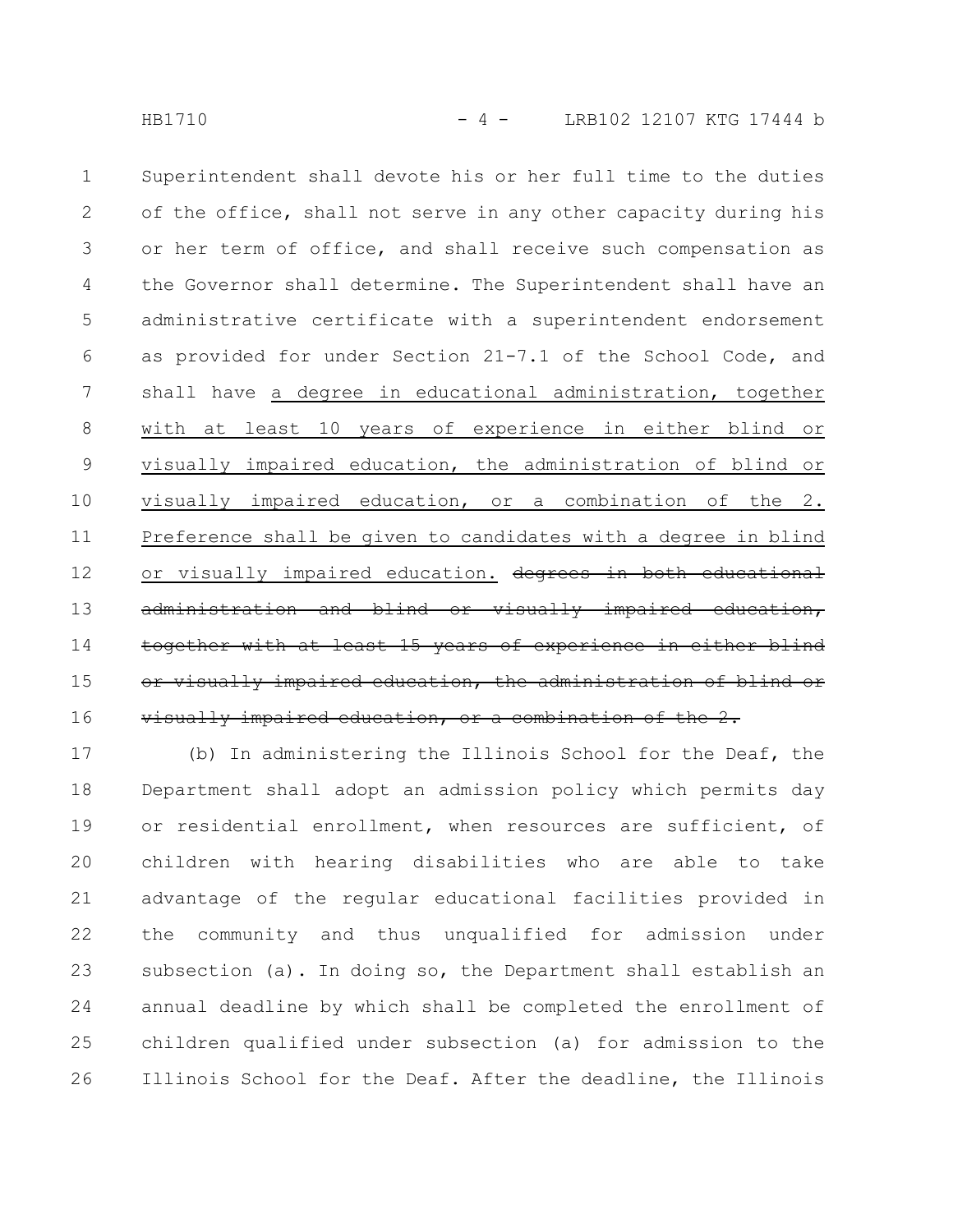HB1710 - 5 - LRB102 12107 KTG 17444 b

School for the Deaf may enroll other children with hearing disabilities at the request of their parents or guardians if the Department determines there are sufficient resources to meet their needs as well as the needs of children enrolled before the deadline and children qualified under subsection (a) who may be enrolled after the deadline on an emergency basis. The Department shall adopt any rules and regulations necessary for the implementation of this subsection. 1 2 3 4 5 6 7 8

(c) In administering the Illinois School for the Visually Impaired, the Department shall adopt an admission policy that permits day or residential enrollment, when resources are sufficient, of children with visual disabilities who are able to take advantage of the regular educational facilities provided in the community and thus unqualified for admission under subsection (a). In doing so, the Department shall establish an annual deadline by which the enrollment of children qualified under subsection (a) for admission to the Illinois School for the Visually Impaired shall be completed. After the deadline, the Illinois School for the Visually Impaired may enroll other children with visual disabilities at the request of their parents or guardians if the Department determines there are sufficient resources to meet their needs as well as the needs of children enrolled before the deadline and children qualified under subsection (a) who may be enrolled after the deadline on an emergency basis. The Department shall adopt any rules and regulations necessary for 9 10 11 12 13 14 15 16 17 18 19 20 21 22 23 24 25 26